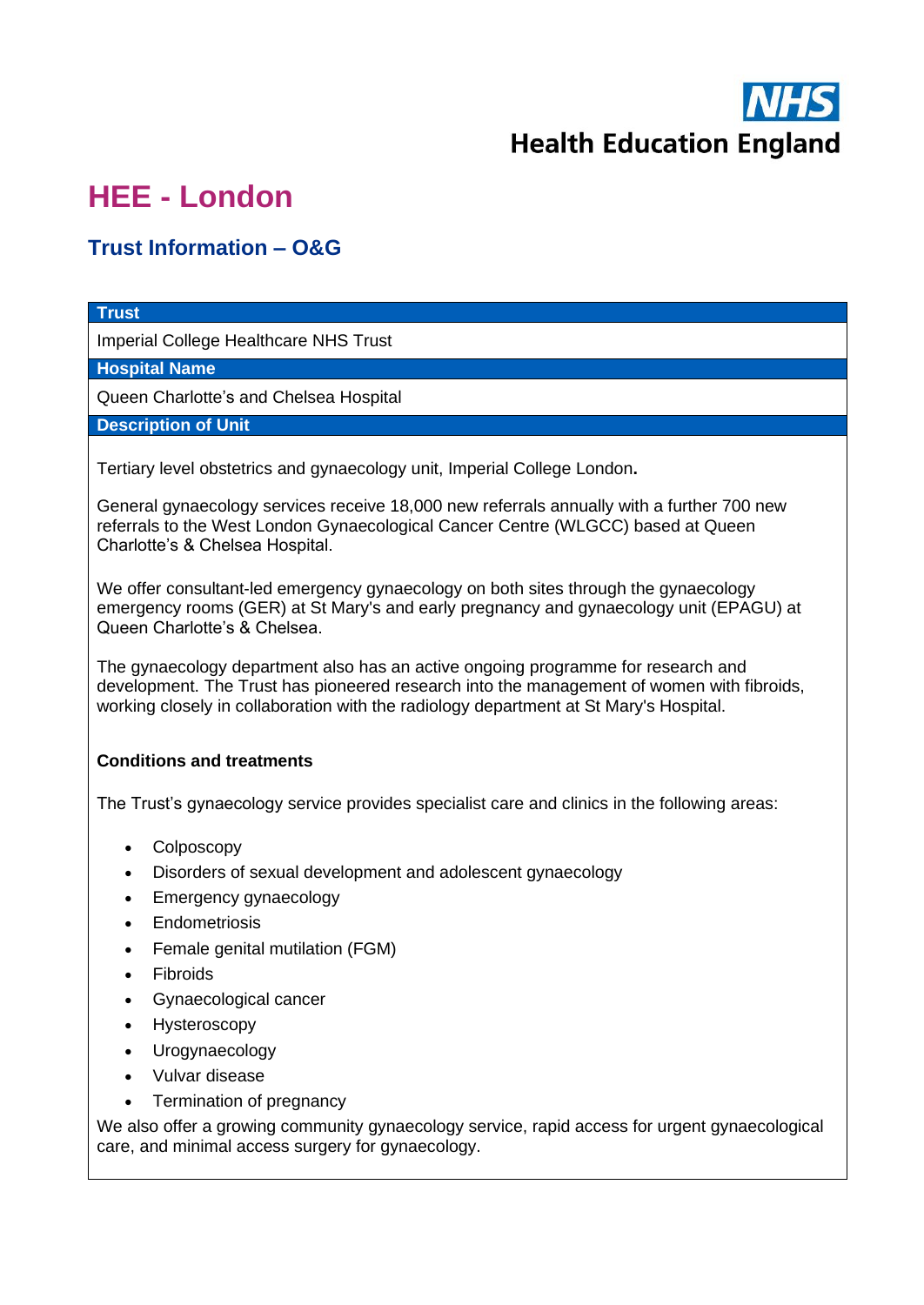We perform over 1000 outpatient day case procedures each year, reducing time spent in hospital and allowing patients to recover comfortably at home.

Treatment of polyps, removal of lost IUCDs, hysterscopic sterilisation and fibroid resection (myosure) are routinely offered and the service is now developing further to offer outpatient endometrial ablations.

| College Tutor | <b>Charity Khoo</b> |
|---------------|---------------------|
| Contact Email | charitykhoo@nhs.net |

| Rota                            |                                                                    |
|---------------------------------|--------------------------------------------------------------------|
| Tier                            | 3 tier                                                             |
| On call frequency               | 1:10                                                               |
| Resident Consultant? (Y/N)      | N, consultant resident until 11pm on<br>weekdays, 8pm on weekends. |
| Local teaching frequency        | 6 per week                                                         |
| Number of deliveries (per year) | 5,800                                                              |

| <b>Scanning</b>                  | Y/N |
|----------------------------------|-----|
| <b>Basic Obstetrics scanning</b> | Υ   |
| Basic Gynae scanning             | Υ   |
| Scan trainer available           | v   |
| Intermediate fetal scanning      | v   |
| Intermediate early pregnancy     | Υ   |
| Intermediate gynae scanning      | ∨   |

| <b>Professional Development Opportunities</b> | Y/N |
|-----------------------------------------------|-----|
| Management                                    | ν   |
| Research                                      | ν   |
| Local leadership opportunities                | ν   |
| Teaching                                      | ◡   |

| <b>Local Courses</b> | v<br>N |
|----------------------|--------|
|                      |        |